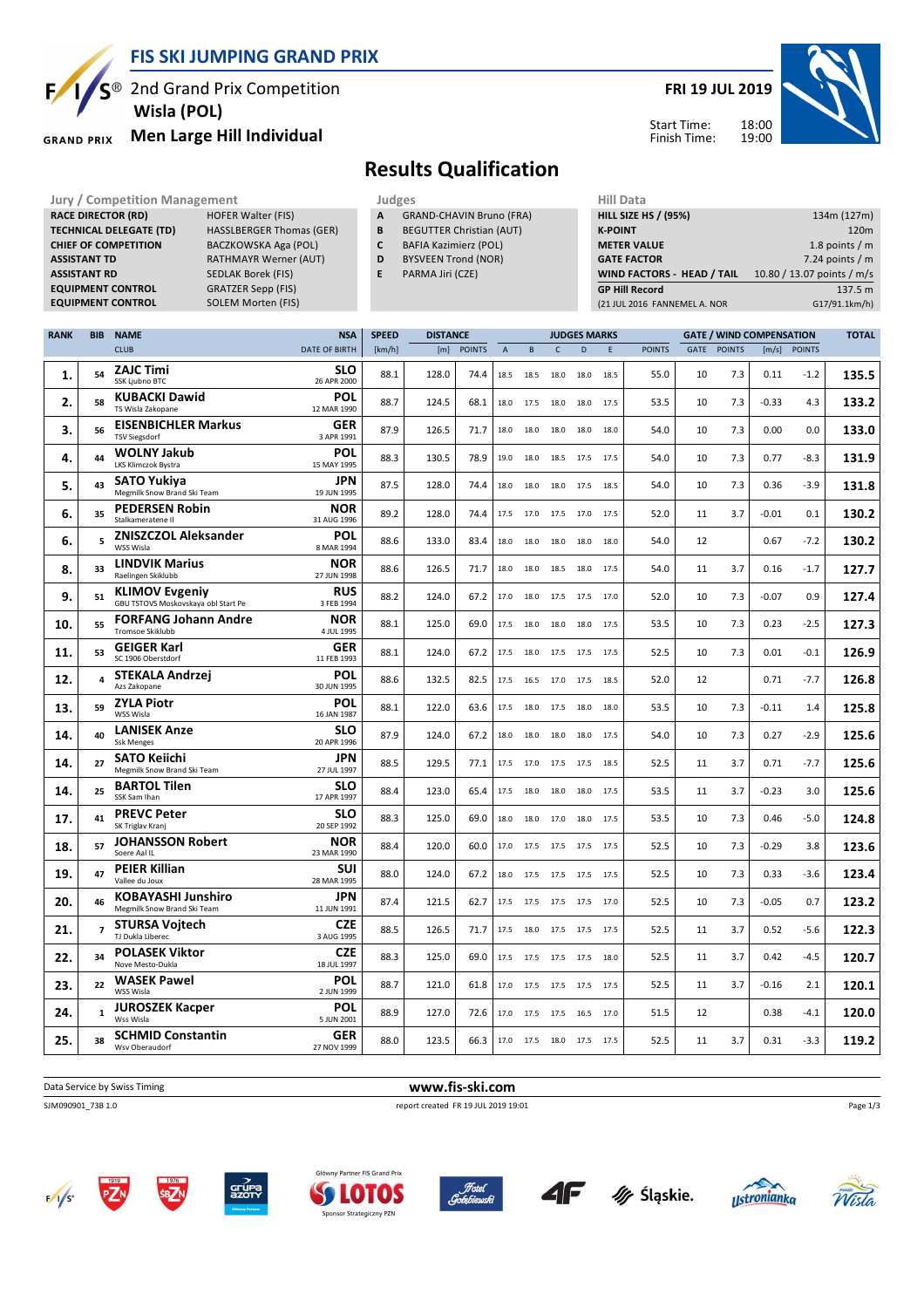**FIS SKI JUMPING GRAND PRIX**

<sup>3</sup> 2nd Grand Prix Competition

Ę

 **Wisla (POL)**

**Men Large Hill Individual GRAND PRIX** 

**FRI 19 JUL 2019**





## **Results Qualification**

| <b>RANK</b>          | <b>BIB</b>     | <b>NAME</b>                                                 | <b>NSA</b>                | <b>SPEED</b> | <b>DISTANCE</b> |               |                |                              |                | <b>JUDGES MARKS</b> |      |               |      |               | <b>GATE / WIND COMPENSATION</b> |              | <b>TOTAL</b> |
|----------------------|----------------|-------------------------------------------------------------|---------------------------|--------------|-----------------|---------------|----------------|------------------------------|----------------|---------------------|------|---------------|------|---------------|---------------------------------|--------------|--------------|
|                      |                | <b>CLUB</b>                                                 | <b>DATE OF BIRTH</b>      | [km/h]       | [m]             | <b>POINTS</b> | $\overline{A}$ | B                            | $\mathsf{C}$   | D                   | E    | <b>POINTS</b> | GATE | <b>POINTS</b> |                                 | [m/s] POINTS |              |
| 25.                  | 37             | <b>NAKAMURA Naoki</b><br>Tokai Univ.                        | JPN<br>19 SEP 1996        | 88.1         | 123.5           | 66.3          | 17.0           | 17.5                         |                | 17.5 17.5           | 18.0 | 52.5          | 11   | 3.7           | 0.31                            | $-3.3$       | 119.2        |
| 27.                  | 50             | <b>KOUDELKA Roman</b><br>LSK Lomnice nad Popelkou - Dukla   | CZE<br>9 JUL 1989         | 87.9         | 118.0           | 56.4          | 17.0           | 17.5                         | 17.5           | 17.5                | 17.5 | 52.5          | 10   | 7.3           | $-0.22$                         | 2.9          | 119.1        |
| 28.                  | 60             | <b>STOCH Kamil</b><br>KS Eve-nement Zakopane                | POL<br>25 MAY 1987        | 87.9         | 118.0           | 56.4          | 17.5           | 17.0                         | 17.0 17.5 17.5 |                     |      | 52.0          | 10   | 7.3           | $-0.22$                         | 2.9          | 118.6        |
| 29.                  | 52             | LEYHE Stephan<br>SC Willingen                               | GER<br>5 JAN 1992         | 88.0         | 120.5           | 60.9          | 17.0           | 17.0                         | 17.5           | 17.0                | 17.5 | 51.5          | 10   | 7.3           | 0.15                            | $-1.6$       | 118.1        |
| 30.                  | 61             | <b>KRAFT Stefan</b><br>SV Schwarzach-Salzburg               | AUT<br>13 MAY 1993        | 88.0         | 118.0           | 56.4          | 17.5           | 17.5                         | 17.5           | 18.0                | 17.5 | 52.5          | 10   | 7.3           | $-0.11$                         | 1.4          | 117.6        |
| 31.                  | 49             | <b>GRANERUD Halvor Egner</b><br>Asker Skiklubb              | NOR<br>29 MAY 1996        | 88.1         | 118.0           | 56.4          | 17.0           | 17.5                         | 17.5           | 17.0                | 17.0 | 51.5          | 10   | 7.3           | $-0.17$                         | 2.2          | 117.4        |
| 31.                  | 31             | <b>KOT Maciej</b><br>AZS Zakopane                           | POL<br>9 JUN 1991         | 88.5         | 121.0           | 61.8          | 17.0           | 17.5                         |                | 17.5 17.5           | 17.5 | 52.5          | 11   | 3.7           | 0.06                            | $-0.6$       | 117.4        |
| 33.                  | 39             | <b>TANDE Daniel Andre</b><br>Kongsberg If                   | NOR<br>24 JAN 1994        | 89.1         | 136.5           | 89.7          | 11.5           | 13.0                         | 11.5           | 10.0                | 9.5  | 33.0          | 11   | 3.7           | 0.88                            | $-9.5$       | 116.9        |
| 34.                  | 28             | <b>JELAR Ziga</b><br>Sk Triglav kranj                       | <b>SLO</b><br>22 OCT 1997 | 88.4         | 122.0           | 63.6          | 17.0           | 17.5                         | 17.5 17.5      |                     | 17.5 | 52.5          | 11   | 3.7           | 0.43                            | -4.6         | 115.2        |
| 35.                  | 30             | <b>SCHLIERENZAUER Gregor</b><br>SV Innsbruck-Bergisel-Tirol | AUT<br>7 JAN 1990         | 88.4         | 120.5           | 60.9          | 17.0           | 17.5                         |                | 17.5 18.0           | 17.5 | 52.5          | 11   | 3.7           | 0.25                            | $-2.7$       | 114.4        |
| 36.                  | 42             | <b>AALTO Antti</b><br>Kiteen Urheilijat                     | <b>FIN</b><br>2 APR 1995  | 88.2         | 119.0           | 58.2          | 17.5           | 16.5                         | 17.0 17.0      |                     | 17.5 | 51.5          | 10   | 7.3           | 0.34                            | $-3.7$       | 113.3        |
| 36.                  | 13             | <b>TOCHIMOTO Shohei</b><br>Megmilk Snow Brand Ski Team      | JPN<br>21 DEC 1989        | 88.5         | 120.5           | 60.9          | 17.0           | 17.0                         | 17.0           | 17.0                | 17.5 | 51.0          | 11   | 3.7           | 0.21                            | $-2.3$       | 113.3        |
| 38.                  | 18             | <b>NAZAROV Mikhail</b><br>Moscow Region TSSP                | <b>RUS</b><br>14 OCT 1994 | 88.4         | 117.5           | 55.5          | 17.0           | 17.0                         |                | 17.0 17.0           | 17.5 | 51.0          | 11   | 3.7           | $-0.21$                         | 2.7          | 112.9        |
| 39.                  | 32             | <b>AIGNER Clemens</b><br>SV Innsbruck-Bergisel-Tirol        | AUT<br>2 FEB 1993         | 88.7         | 119.5           | 59.1          | 17.5           | 17.5                         | 17.5           | 17.5                | 18.0 | 52.5          | 11   | 3.7           | 0.24                            | -2.6         | 112.7        |
| 40.                  | 3              | <b>MURANKA Klemens</b><br>TS Wisla Zakopane                 | <b>POL</b><br>31 AUG 1994 | 88.4         | 123.0           | 65.4          | 18.0           | 17.0                         |                | 17.5 17.5           | 18.0 | 53.0          | 12   |               | 0.55                            | $-5.9$       | 112.5        |
| 41.                  |                | <b>IWASA Yuken</b><br>Tokyo Biso Kogyo Corporation          | JPN<br>2 JUL 1999         | 87.8         | 121.5           | 62.7          | 17.0           | 17.5                         | 17.5           | 17.0                | 17.0 | 51.5          | 11   | 3.7           | 0.60                            | $-6.5$       | 111.4        |
| 42.                  | 45             | <b>FREITAG Richard</b><br>SG Nickelhuette Aue               | <b>GER</b><br>14 AUG 1991 | 87.6         | 116.5           | 53.7          | 17.5           | 17.5                         | 17.0           | 17.0                | 17.0 | 51.5          | 10   | 7.3           | 0.18                            | $-1.9$       | 110.6        |
| 43.                  | 29             | <b>HAMANN Martin</b><br>SG Nickelhuette Aue                 | GER<br>10 APR 1997        | 87.6         | 117.5           | 55.5          | 17.5           | 17.5                         | 17.5           | 18.0                | 17.5 | 52.5          | 11   | 3.7           | 0.12                            | $-1.3$       | 110.4        |
| 44.                  | $\overline{2}$ | <b>PILCH Tomasz</b><br>WSS Wisla                            | <b>POL</b><br>20 OCT 2000 | 88.7         | 120.5           | 60.9          | 17.0           | 17.0                         |                | 17.0 17.5           | 17.0 | 51.0          | 12   |               | 0.33                            | $-3.6$       | 108.3        |
| 45.                  | 17             | <b>HUBER Stefan</b><br>SC Seekirchen-Salzburg               | AUT<br>8 MAR 1994         | 88.2         | 115.0           | 51.0          | 17.0           | 16.0                         |                | 16.5 16.5           | 16.5 | 49.5          | 11   | 3.7           | $-0.26$                         | 3.4          | 107.6        |
| 46.                  | 48             | <b>HUBER Daniel</b><br>SC Seekirchen-Salzburg               | <b>AUT</b><br>2 JAN 1993  | 87.9         | 113.0           | 47.4          | 16.5           | 17.0                         | 16.5           | 16.5                | 16.5 | 49.5          | 10   | 7.3           | $-0.21$                         | 2.7          | 106.9        |
| 47.                  | 19             | <b>SCHULER Andreas</b><br>Einsiedeln                        | <b>SUI</b><br>30 DEC 1995 | 88.7         | 113.0           | 47.4          | 17.0           | 17.0                         |                | 17.0 17.0 17.0      |      | 51.0          | 11   | 3.7           | $-0.20$                         | 2.6          | 104.7        |
| 48.                  | 24             | <b>TROFIMOV Roman Sergeevich</b><br>Sdushor CSP N. Novgorod | <b>RUS</b><br>19 NOV 1989 | 88.3         | 111.0           | 43.8          | 17.0           | 16.5                         | 17.0 16.5      |                     | 17.0 | 50.5          | 11   | 3.7           | $-0.39$                         | 5.1          | 103.1        |
| 48.                  | 20             | <b>SCHIFFNER Markus</b><br>UVB Hinzenbach-Oberoesterreich   | <b>AUT</b><br>5 JUN 1992  | 88.2         | 112.5           | 46.5          |                | 16.5 16.5                    | 16.5 16.5 16.5 |                     |      | 49.5          | 11   | 3.7           | $-0.26$                         | 3.4          | 103.1        |
| 48.                  | 11             | <b>PETER Dominik</b><br>Am Bachtel wald                     | <b>SUI</b><br>30 MAY 2001 | 88.5         | 114.0           | 49.2          |                | 17.0 17.0 17.0 17.0 16.5     |                |                     |      | 51.0          | 11   | 3.7           | 0.07                            | $-0.8$       | 103.1        |
| <b>Not Qualified</b> |                |                                                             |                           |              |                 |               |                |                              |                |                     |      |               |      |               |                                 |              |              |
| 51.                  | 26             | <b>AIGRO Artti</b>                                          | <b>EST</b>                | 87.9         | 115.0           | 51.0          |                | 17.0 17.0 16.5 17.0 17.5     |                |                     |      | 51.0          | 11   | 3.7           | 0.43                            | -4.6         | 101.1        |
| 52.                  | 36             | Pohiakotkas<br><b>HULA Stefan</b>                           | 29 AUG 1999<br><b>POL</b> | 87.8         | 110.5           | 42.9          |                | 17.5  16.5  17.0  16.5  16.5 |                |                     |      | 50.0          | 11   | 3.7           | $-0.23$                         | 3.0          | 99.6         |
| 53.                  | 9              | KS Eve-nement Zakopane<br><b>KYTOSAHO Niko</b>              | 29 SEP 1986<br>FIN        | 88.3         | 111.5           | 44.7          | 16.0           | 16.5 16.5 16.5 15.0          |                |                     |      | 49.0          | 11   | 3.7           | 0.19                            | $-2.1$       | 95.3         |
| 54.                  | 8              | Lahti Ski Club<br><b>MALTSEV Kevin</b>                      | 18 DEC 1999<br><b>EST</b> | 88.2         | 110.0           | 42.0          |                | 16.5 16.5 16.5 16.5 16.0     |                |                     |      | 49.5          | 11   | 3.7           | 0.22                            | $-2.4$       | 92.8         |
|                      |                | Elva Skiclub                                                | 4 JUL 2000                |              |                 |               |                |                              |                |                     |      |               |      |               |                                 |              |              |

**Data Service by Swiss Timing WWW.fis-ski.com** 

SJM090901\_73B 1.0 report created FR 19 JUL 2019 19:01

Page 2/3